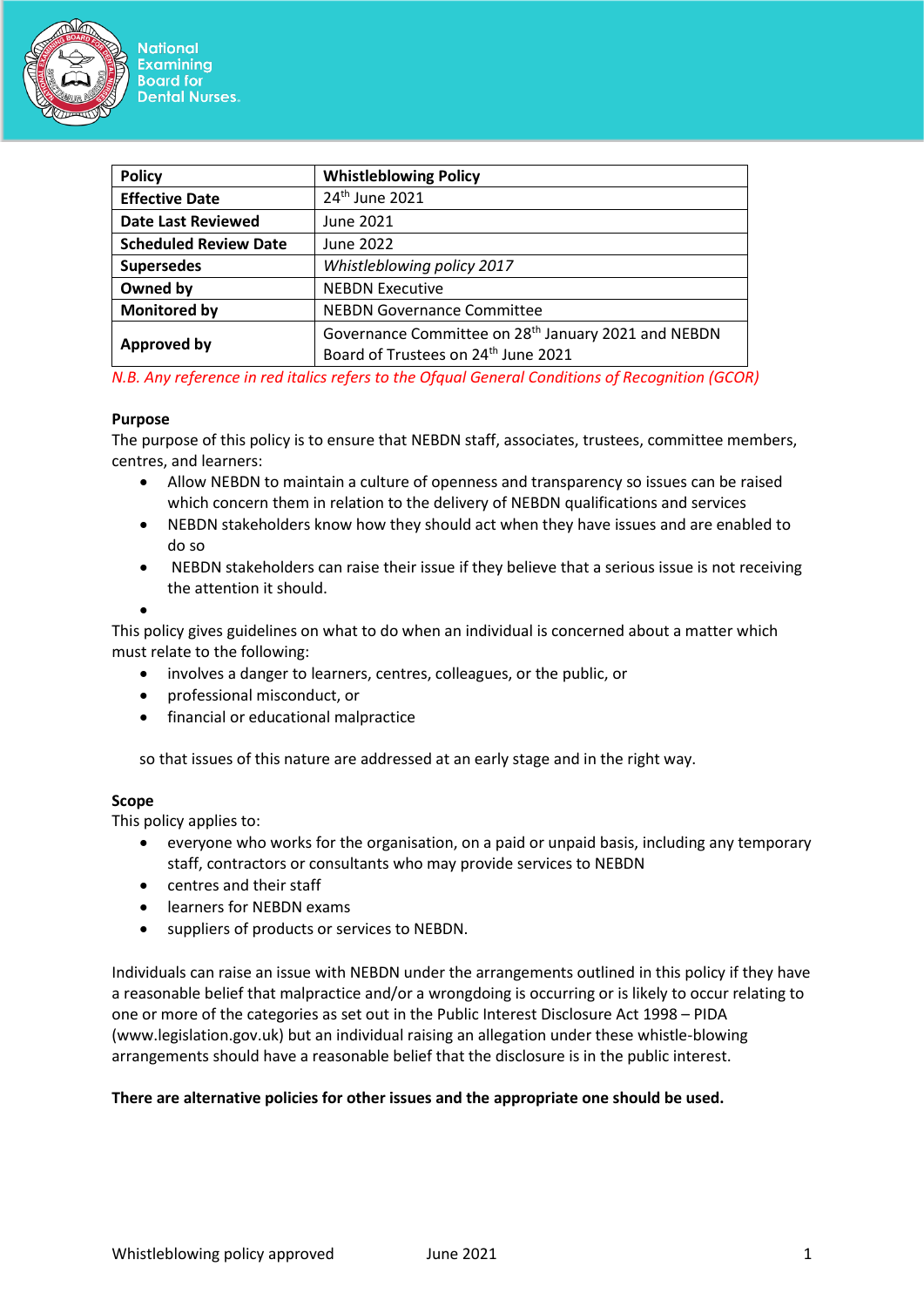

| <b>Grievance Policy</b>   | For staff with concerns relating to issues between their employer and    |  |
|---------------------------|--------------------------------------------------------------------------|--|
|                           |                                                                          |  |
|                           | themselves - see your employer's policy                                  |  |
| <b>Complaints Policy</b>  | For raising concerns as to NEBDN staff or organisational decisions and   |  |
|                           | or actions. Complaints about Centres may only be referred to NEBDN       |  |
|                           | once the local complaint process has been exhausted; evidence of         |  |
|                           | outcomes should be shared with NEBDN                                     |  |
| Raising a Concern Process | This specifically relates to patient safety under the 'Standards for the |  |
|                           | Dental team' (section 8). GDC guidance and support may be                |  |
|                           | appropriate before making a disclosure                                   |  |
| Malpractice and           | This relates to alleged Learner/centre malpractice/maladministration;    |  |
| Maladministration         | i.e. non-compliance with NEBDN/regulator rules either through            |  |
|                           | oversight or active disregard.                                           |  |

# **Please note that this policy does not relieve an individual of the requirement to report any treatment or behaviour which might pose a risk to patients or colleagues under the GDC's Raising Concerns Policy.**

Examples of whistleblowing disclosures that could be made to us include:

- A member of staff at a centre making a disclosure about actual or possible malpractice at the centre and/or failure to comply with the terms of the centre's centre-recognition agreement with us (see our Malpractice and Maladministration Policy for examples);
- Making a disclosure about possible malpractice being carried out by a member of the NEBDN
- a learner or parent/guardian making a disclosure about possible malpractice at one of our centres

# **Policy statement**

This document sets out our whistle-blowing arrangements which are aligned with the Public Interest Disclosure Act 1998 (PIDA). This legislation protects workers who make a protected disclosure of information, concerning certain types of matters relating to their employment, from being dismissed or penalised by their employers because of the disclosure. The Act also has the effect of making confidentiality clauses unenforceable where a protected disclosure is made.

NEBDN welcomes genuine issues or concerns and is committed to dealing with them responsibly, promptly, openly, and professionally. NEBDN trusts that this policy gives the reassurance needed to raise issues. However, it is recognised that an individual may still wish or need to whistle blow to the appropriate regulator. In which case their contact details are provided at the end of this policy.

Individuals may be reluctant about whistle blowing, perhaps feeling that it is none of their business or that it is only a suspicion. They may also feel that raising the matter would be disloyal to colleagues, to managers or to the organisation. The policy provides a route to raising genuine issues and concerns in the right way.

The organisation will protect any individual who whistle blows under this policy. If an individual reasonably believes that information disclosed is substantially true, and follows the procedures laid out in this policy (see Appendix 1 for the procedure), that individual may be protected by legislation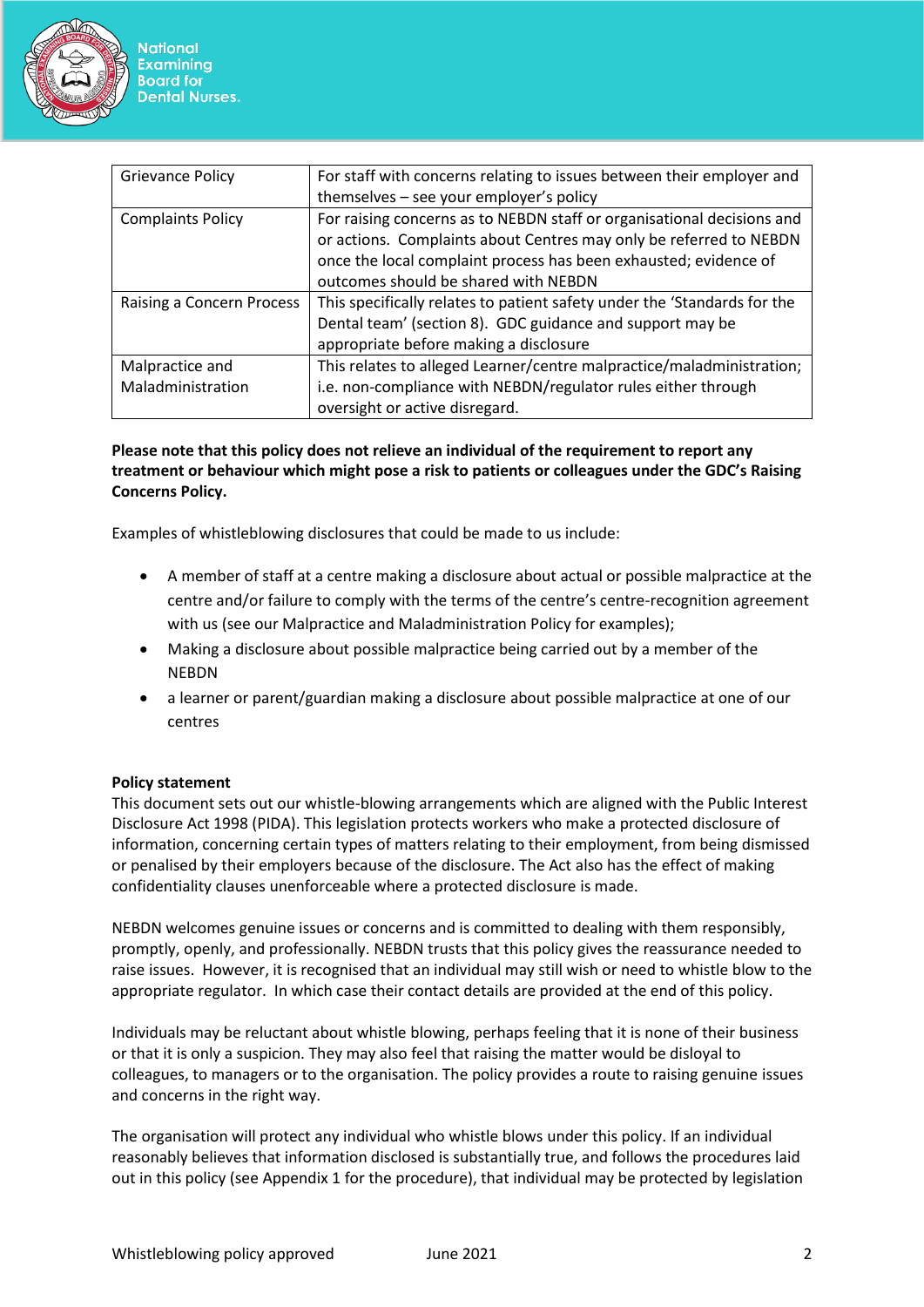

(see qualifying disclosures below). It does not matter if they turn out to be mistaken. The dismissal of any member of staff directly because of them having raised a complaint under the guidelines of this policy will be viewed by the organisation as automatically unfair (see policy related to dismissals).

Any member of staff victimising an individual because they have raised an issue under this policy, will be subject to disciplinary action. Any associate, trustee, committee member centre, contractor supplier victimising an individual because they have raised an issue under this policy, will be subject to review and possibly have their involvement with NEBDN terminated.

All issues raised under this policy will be treated as confidential, if circumstances allow, and in a sensitive manner. The identity of the individual raising the issue will be kept confidential so long as this does not hinder or frustrate any investigation. The nature of the accusations and resultant investigation may result in the ability to identify the Whistle Blower.

Issues and concerns expressed anonymously are less credible but will nevertheless be considered. The decision to consider them will review factors such as the seriousness of the issue raised, the credibility of the issue and the likelihood of confirming the issue with attributable sources.

NEBDN will review the policy regularly but at minimum every 2 years as part of the self-evaluation arrangements and revise the policy as and when necessary, in response to external feedback, trends from internal monitoring arrangements, changes in practices, actions from the regulatory authorities or external agencies or changes in legislation.

# **Definitions**

'Whistleblowing' is defined as 'raising a wrongdoing within an organisation when there is a genuine issue or concern about a crime, criminal offence, miscarriage of justice, dangers to health and safety and of the environment – and of the cover up of these'.

'A whistle-blower' is a person who raises an issue or concern about wrongdoing in their workplace'.

A qualifying disclosure is 'any disclosure of information which, in the reasonable belief of the person making the disclosure tends to show one or more of the following:

- a criminal offence has been committed, is being committed or is likely to be committed
- a person has failed, is failing or is likely to fail to comply with any legal obligation to which he or she is subject
- a miscarriage of justice has occurred, is occurring or is likely to occur
- the health and safety of an individual has been endangered, is being endangered or is likely to be endangered
- the environment has been damaged, is being damaged or is likely to be damaged
- there has been improper conduct or unethical behaviour in the setting, conduct or marking of examinations
- there has been professional malpractice
- information tending to show any matter falling within any one of the above has been, is being or is likely to be deliberately concealed.'

Complaints tend to be an expression of personal dissatisfaction and should be taken forward with the arrangements outlined in the NEBDN Complaints Policy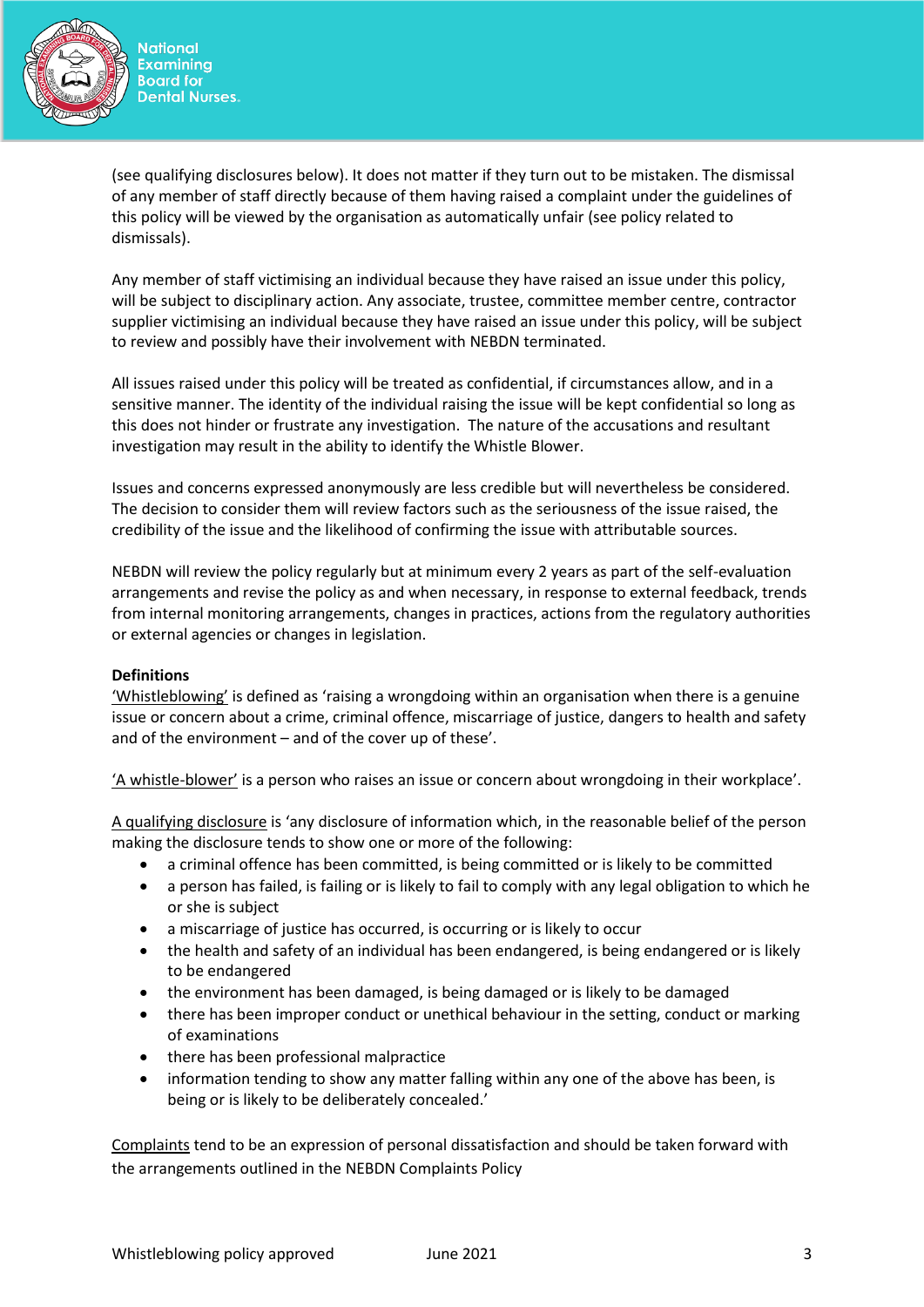

Employment disputes should be managed through appropriate Human Resources policies, including the Grievance Policy.

Ofqual is a regulator for:

- matters relating to the development, delivery, and award of regulated qualifications
- other matters likely to be of relevance or interest to their role as the regulator of qualifications, examinations, and assessments in England and of vocational qualifications in Northern Ireland.

A whistleblower providing a relevant disclosure to Ofqual is protected under PIDA 1998 where matters fall within its scope.

Ofqual has a public Whistleblowing policy. This states that if an individual works for a Centre, which is delivering regulated qualifications, and they wish to make a whistleblowing disclosure to someone outside of their organisation, they should normally consider making the disclosure to the relevant awarding organisation that has approved their centre to deliver the qualification(s) in question (i.e. NEBDN).

The General Dental Council provide Raising Concerns Guidance which aims to provide an effective, clear, safe, and where appropriate, confidential process for dealing with reported professional behaviour breaches. Everyone has a right and responsibility to report concerns about conduct or professional behaviour, especially where there is a risk to patient safety. Issues relating to a GDC registrant may also be reported to the GDC Fitness to Practise team.

The GDC can also investigate concerns about the quality of a dental or DCP education or training programme, especially if there might be risks to patients' safety or graduates' fitness to practise. This could include, for example, concerns about the quality of practice placements, or education or training providers not providing their students with sufficient practical experience of treating patients – please see GDC guidance: *'Making a complaint or raising a concern about an education or training provider'* and the *'NEBDN Raising a Concern Policy'.*

# **Responsibilities**

# *Everyone who works for or with NEBDN*

It is important that anyone who is employed by or engages with NEBDN is fully aware of this policy and its contents as well as any other relevant NEBDN policies for their role in the organisation. That is, all members of staff, associates, trustees, centres, learners, contractors, consultants, and suppliers. These individuals also have a duty of confidentiality to NEBDN.

# *Whistle-blowers*

Individuals are recommended to take advice before making a whistleblowing allegation to ascertain their rights under the Public Interest Disclosure Act 1998. If an individual wants independent advice at any stage about rights and protection, NEBDN recommends that they contact [Protect \(formerly](https://protect-advice.org.uk/homepage/)  [Public Concern at Work\)](https://protect-advice.org.uk/homepage/) as it is a registered charity and is the independent authority on public interest whistleblowing. Protect:

- advises individuals with whistleblowing dilemmas at work
- supports organisations with their whistleblowing arrangements, and
- seeks to inform public policy and legislative change.

Contact details are given in the procedure attached to this policy.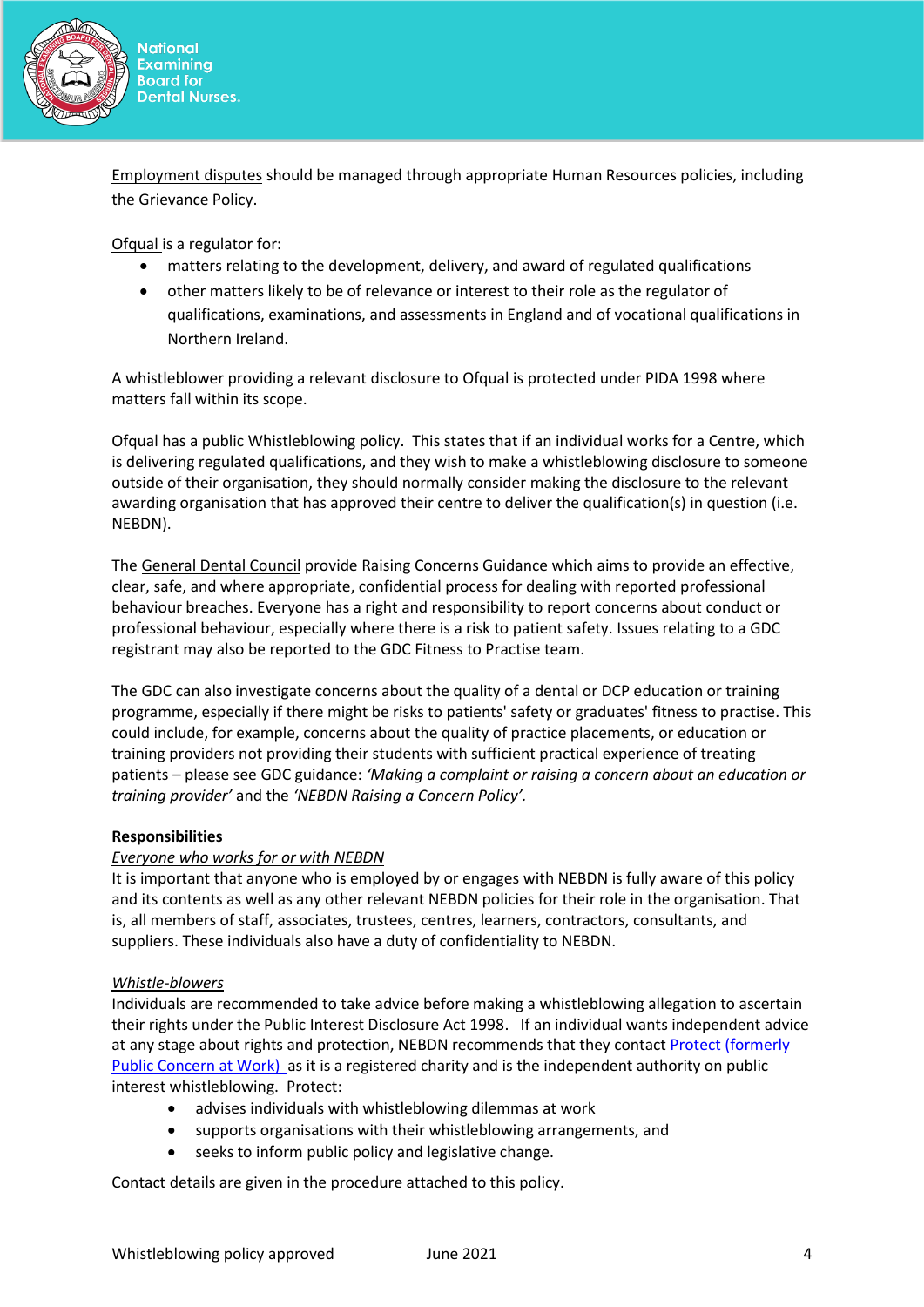

If an individual is considering making a disclosure of confidential nature, they are advised to seek advice from the Chief Executive or the Chair of the Board (whichever is most appropriate) or any other appropriate person.

A whistleblower should be aware that they may be identifiable by others due to the nature or circumstances of the disclosure (e.g. the party which the allegation is made against may manage to identify possible sources of disclosure without such details being disclosed to them).

Once a concern has been raised NEBDN has a duty to pursue the matter. It will not be possible to prevent the matter being investigated by subsequently withdrawing their concern as we are obliged by the regulators to follow-up and investigate allegations of malpractice or maladministration. *(Ofqual GCoR A8.2)*

Depending upon the nature of the allegation NEBDN will appoint someone to investigate the allegation who has the appropriate level of training and competence and who has not had any previous involvement or personal interest in the matter. *(Ofqual GCoR A8.3b and G4.6)*

Details of all issues raised, and the subsequent investigation will be retained for the relevant period of time (See information management policy), unless the investigation proved the issue to be groundless.

If members of the public have genuine issues or concerns about NEBDN or someone within the organisation, then they should raise such concerns with the relevant regulatory authority.

#### NEBDN Responsible Officer (RO)

The RO will investigate any issues raised under this policy and will appoint an Investigator to review and plan how it will be managed (see appendices 1 and 2). NEBDN will protect a whistleblower's identity where possible although NEBDN cannot guarantee this and may need to disclose an identity to:

- the police, fraud prevention agencies or other law enforcement agencies (to investigate or prevent crime, including fraud)
- the courts (in connection with court proceedings)
- another person to whom we are required by law to disclose your identity
- other third parties where we consider it necessary to do so (e.g. the regulator Ofqual).

The investigator(s) assigned to explore the allegation will not reveal an identity unless the whistleblower agrees or it is absolutely necessary for the purposes of the investigation (as noted above). The investigator will advise the individual if it becomes necessary to reveal an identity.

#### **References**

NEBDN Bullying and Harassment policy NEBDN Complaints Policy NEBDN Conflict of Interest Policy NEBDN Disciplinary policy NEBDN Equality and diversity policy NEBDN Information management policy NEBDN Grievance policy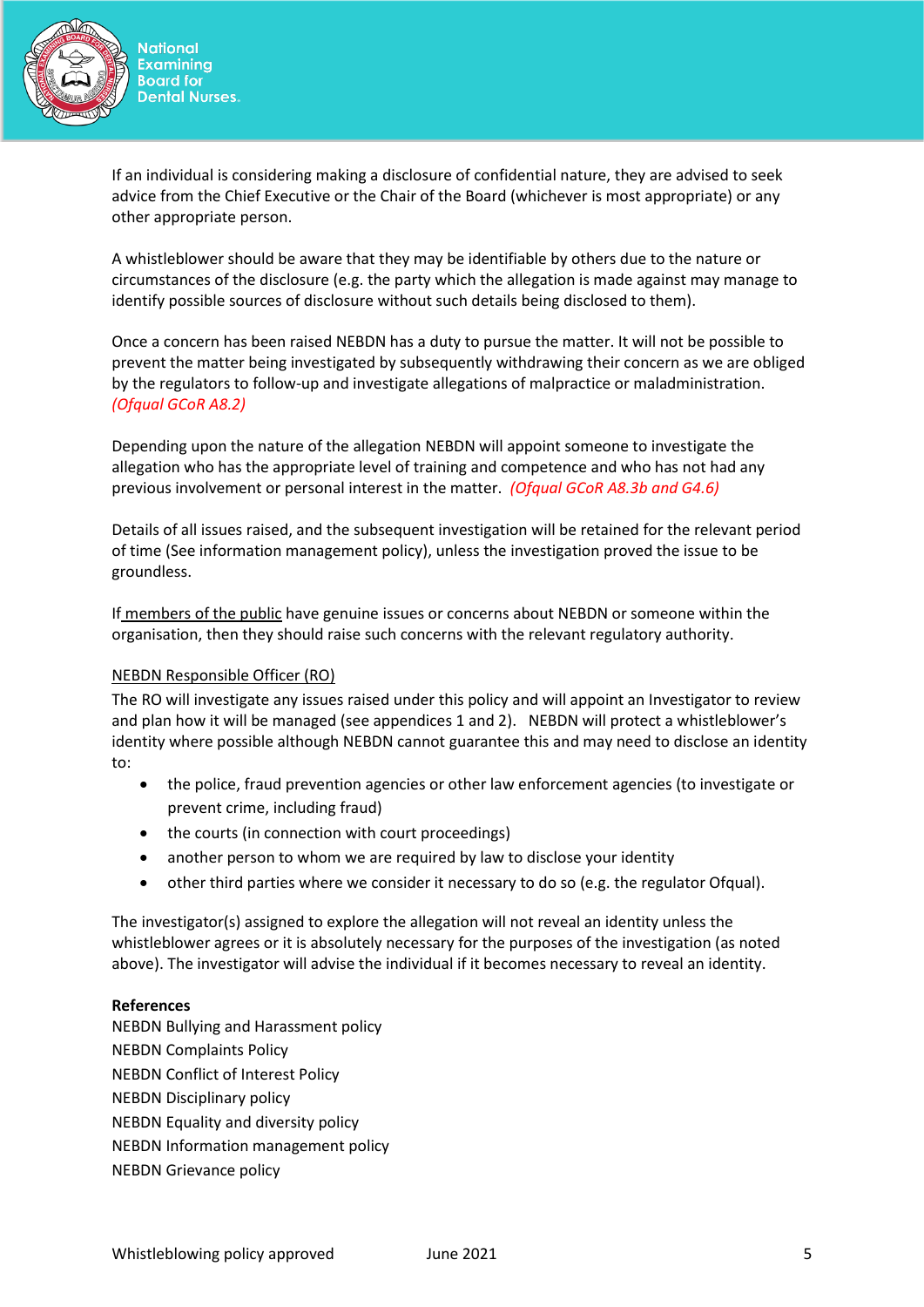

NEBDN Malpractice and Maladministration Policy NEBDN Recruitment, selection, induction, and probation staff policy NEBDN Recruitment, selection, development, appraisal, and removals of Trustees policy NEBDN Social media policy NEBDN Recruitment and management of Examiners NEBDN Recruitment and management of Committee Members The Public Interest Disclosure Act 1998. GDC website 'Advice for dental professionals on raising concerns' - Ofqual – the Awarding Organisation regulator in England Ofqual General Conditions of Recognition [\(http://ofqual.gov.uk/\)](http://ofqual.gov.uk/)

#### **Questions**

If you have any questions about this policy, please email NEBDN at [info@nebdn.org](mailto:info@nebdn.org) and your enquiry will be directed to an appropriate member of staff or committee.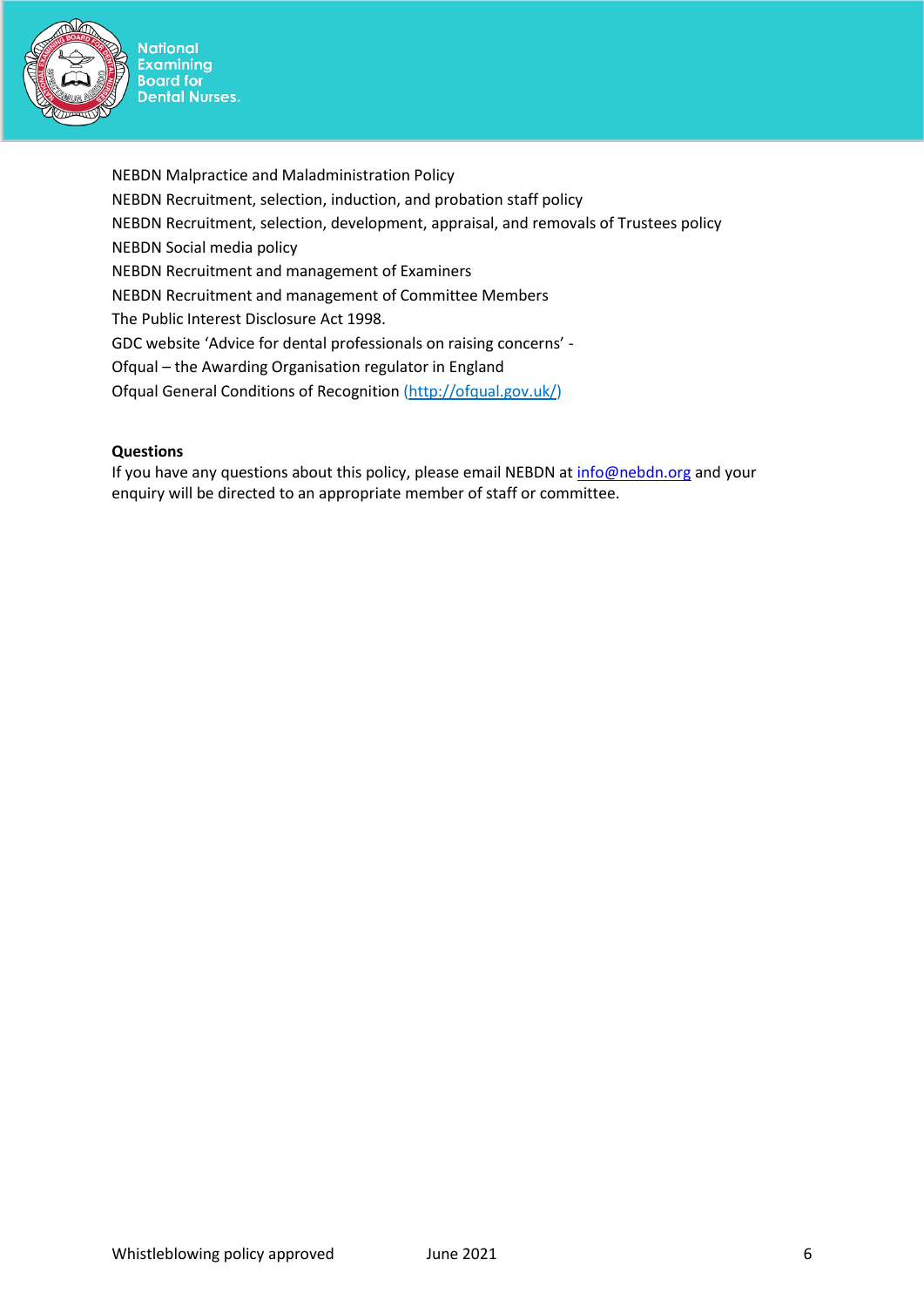

### **Appendix 1: Procedure for handling issues** under the Whistleblowing Policy

To ensure that there is no confusion about the nature of the issue or concern being raised, you should refer to the Whistleblowing Policy and related procedure in all correspondence. Annex 1 to this appendix contains a template letter that individuals may wish to use.

Examples of matters which may give cause to an issue under this policy include:

- fraud
- financial irregularities
- corruption
- bribery
- dishonesty
- acting contrary to NEBDN's codes of conduct
- criminal activities
- creating or ignoring a risk to health and safety or the environment
- failure to adhere to recognised professional standards
- failure to adhere to recognised academic standards
- unethical behaviour or improper conduct.

Guidance for individuals tasked with handling investigations is set out in Appendix 2. It is recognised that there may be matters that cannot be dealt with internally and external authorities may need to become involved. Where this is necessary, NEBDN reserves the right to make this referral themselves without the individual's consent. The police will be informed in all instances where a criminal offence may have occurred.

An instruction to cover up wrongdoing is itself a disciplinary offence. If told not to raise or pursue an issue or concern, even by a line manager or other individual in a more senior position, individuals should not agree to remain silent. They should report the matter to the most appropriate senior person in the organisation.

If it becomes clear that the procedure set out in this policy has not been invoked in good faith (for example, for malicious reasons or to pursue a personal grudge against another individual), this will constitute misconduct and will be dealt with accordingly.

Individuals must raise the matter as soon as possible, rather than wait for proof or investigate the matter themselves.

Individuals should seek advice from an appropriate person in cases where they are unsure of whether this policy is the correct one to pursue in the circumstances (see annex 2). Where an individual considers that the normal procedure cannot be used (i.e. through their normal management chain), they should report the issue or concern to someone who is not within this direct line of management control – see Annex 2.

Individuals are entitled to be accompanied by a colleague at any meeting to discuss the issue or concern at any stage of the procedure.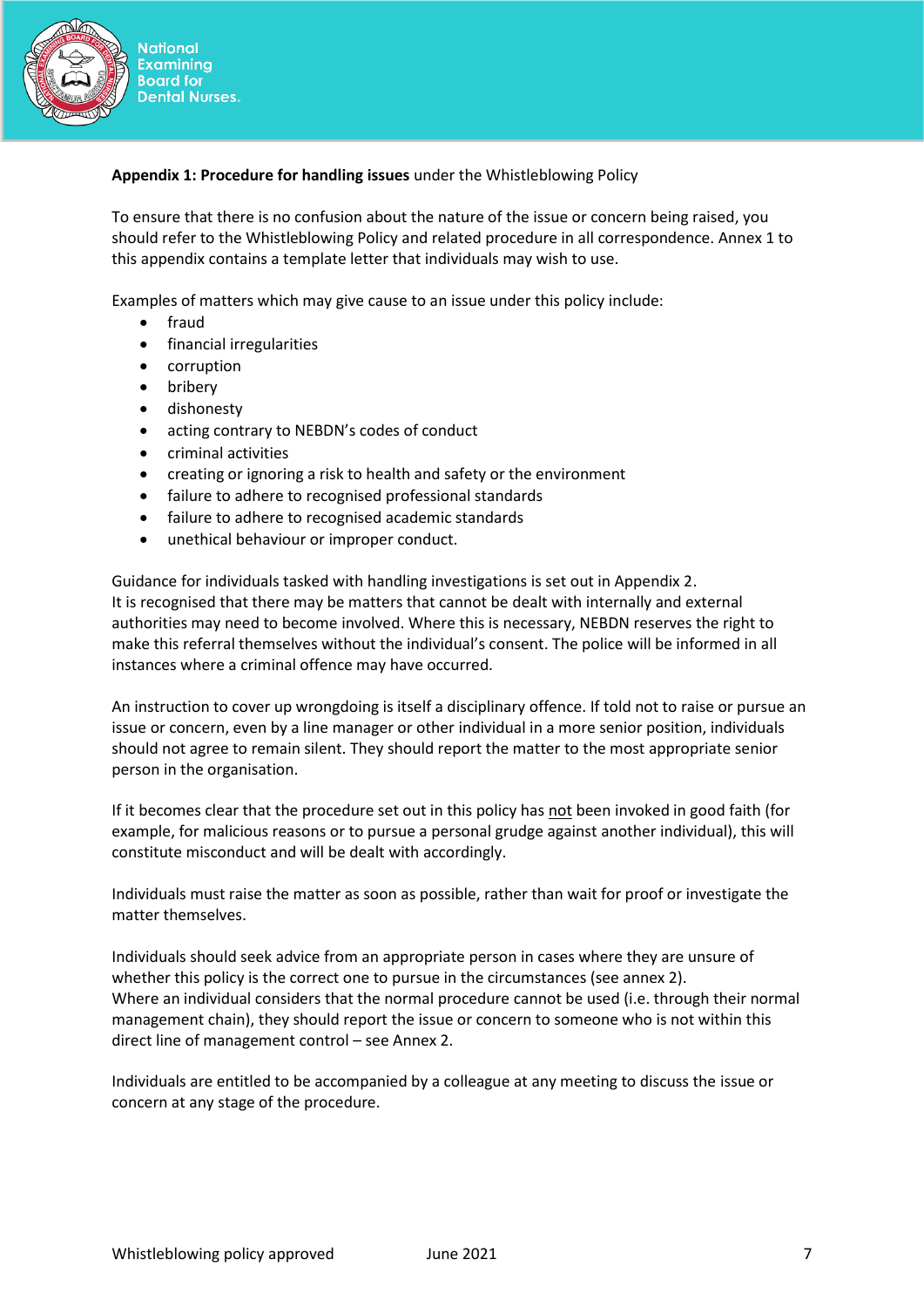

#### **How issues will be handled**

Once an individual has formally raised an issue, NEBDN will log the information into the CRM/The Hub or other systems as required. The issue will be assigned to an appropriate person such as a Manager or Trustee to look into it through an informal investigation process to assess what action should be taken. A responsible person – a manager or trustee tasked with taking this forward - will respond to the individual to let them know:

- who is handling the matter
- how the employee can contact them
- whether further assistance may be needed.

When an individual has raised an issue or concern, they may be asked how they think the matter might be best resolved. If they do not have any personal interest in the matter, they will be asked to make that clear at the outset. If the issue falls more properly within the Grievance Policy, Complaints policy or Raising concerns policy, they will be advised of this.

While the purpose of this Whistleblowing Policy is to enable NEBDN to investigate possible malpractice and take appropriate steps to deal with it, it may not be possible to give the person raising the issue details of the action that will be taken where this may infringe a duty of confidentiality that is owed to someone else.

#### **Step 1: How to raise an issue internally**

If an individual has an issue, it is hoped that they will feel able to raise it in the first instance with their line manager or a lead for that part of the organisation (e.g. a committee chair). Annex 2 sets out who should be contacted in different parts of the organisation. If the issue is justified under the policy, this person will:

- recognise that this may be a difficult step for an individual and treat the matter as confidentially as possible
- clarify the issue
- seek advice from an appropriate person (including, if necessary, an external HR advisor) and assess what action should be taken
- refer the matter on to Step 2 if they feel it more appropriate
- keep a written record of details of the investigation securely with restricted access on the CRM/The Hub or other systems as needed, including the outcome and reasons for the outcome; ensuring due care is taken in respect of confidentiality.

Under normal circumstances, an investigation should be commenced within 5 working days of the complaint being formally notified and completed within an appropriate time frame. The person with whom the issue has been raised will provide as much feedback to the individual who raised the issue as they reasonably can under the circumstances. A verbal response will be given to the individual within 5 working days and a written response within one calendar month, outlining the action underway, where possible. If following investigation, the issue is found not to be justified, the individual who raised it will be informed in writing of the reasons for this.

If an individual is aware that others have the same issue or concern, they are advised to raise them individually and not to discuss the issue with the other person(s), in order to prevent any conflict of interest or contamination of evidence during an investigation.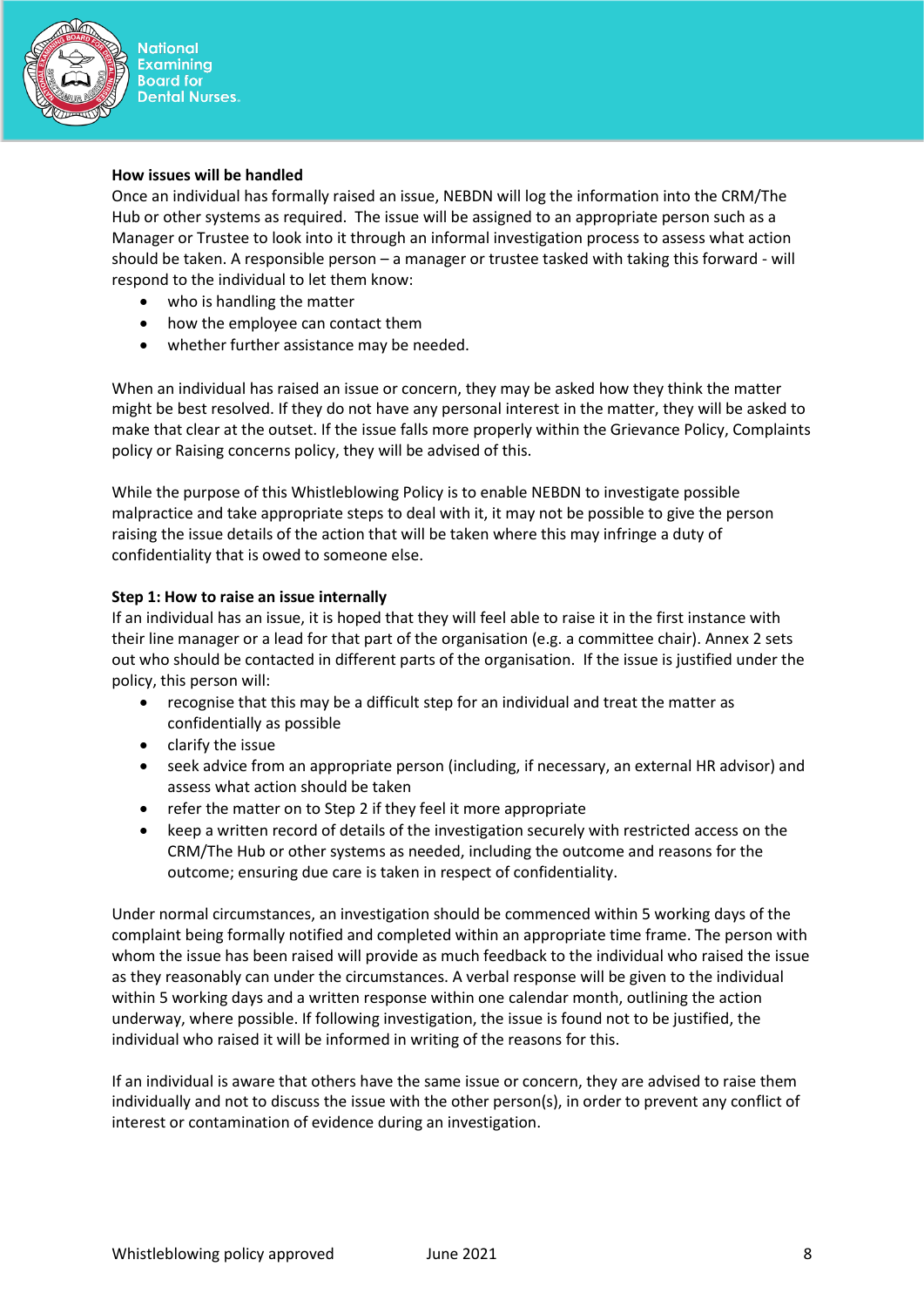

**Step 2 - How to raise an issue internally with someone who is not the line manager or lead** There may be instances where it is not appropriate to raise the issue with the line manager or lead because:

- the issue is very serious
- it involves the line manager or lead.

There may also be instances where the individual has continuing concerns following the response given at Step 1. In either case, they should prepare a written statement outlining the details. This should be forwarded, together with the line manager's / lead's response if Step 1 was pursued, to the Chief Executive or Chair of the Board. A copy of the statement should be securely retained.

Similarly, if the line manager / lead with whom the issue has been raised believes that the issue is serious enough to move directly to Step 2, they should ensure that a detailed written statement of their concerns is prepared by the individual and it is forwarded to the Chief Executive or Chair of the Board, following advice from HR consultant, as necessary. Again, a copy of the statement should be securely retained.

The person receiving the report will acknowledge receipt of the issues raised and give further consideration, meeting with the individual if necessary. A verbal response will be given to the individual raising the issue within 5 working days and a written response within one calendar month, outlining the action underway, where possible. If the issue is found not to be justified, the individual will be informed in writing of the reasons for this.

# **Step 3 - How to raise an issue at a higher level**

There may be occasions where it is appropriate to raise the matter at a higher level because:

- the individual considers that the response at Step 2 was inadequate
- the matter involves a senior manager, the Chief Executive, or a Board Member.

In this case, the matter should be raised as appropriate with both:

- the Chair of the Board.
- the Chair of the Governance Committee

The individual should put their issue in writing (including copies of all previous correspondence) and write to the Chair of the Governance Committee / Board in the first instance if the issue involves a Head of Department, the Chief Executive, or a Board Member, within 5 days of receiving the response from Step 2 if that step was pursued.

The individual will have their written issue acknowledged and an opportunity to discuss their issues with an HR consultant who provides services to NEBDN within 5 working days from receipt of the written statement.

The HR consultant will provide the employee/worker with a written statement of the Board's intended actions, the likely timescales for any further investigations and the person leading these, normally within 10 working days of this meeting.

The decision following this step will be the final stage of any internal process.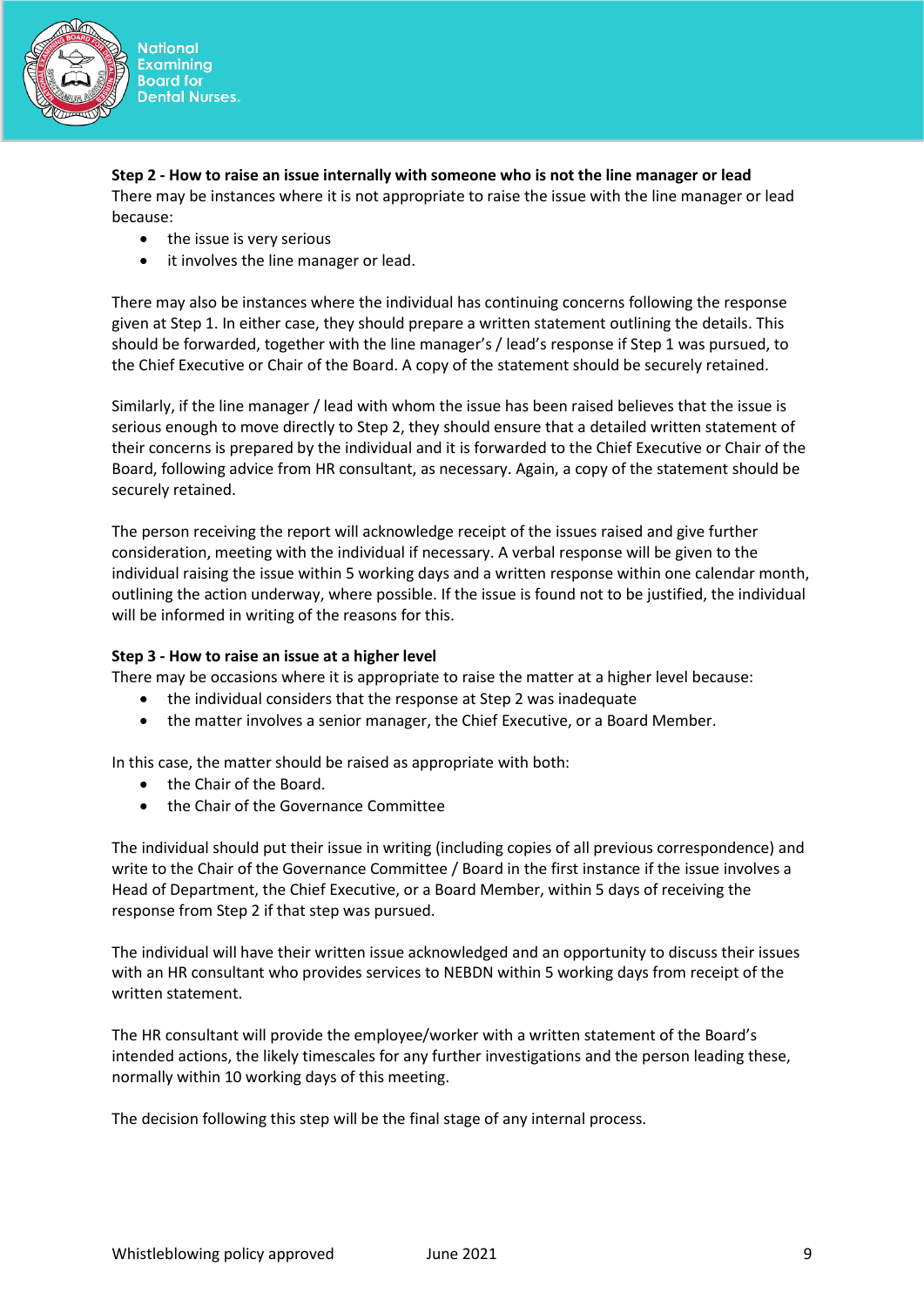

#### **Step 4 – Raising an issue with external agencies – wider disclosures**

Wider disclosures are protected if the disclosure is made in good faith, the individual reasonably believes that the information and any allegation in it are substantially true, the disclosure was reasonable in all the circumstances and they meet one or more of the following conditions:

- at the time of making the disclosure, the individual reasonably believes that they will be subject to a detriment by the Board by making the disclosure to the Board
- the individual reasonably believes that it is likely that evidence relating to the relevant failure will be concealed or destroyed if they make the disclosure to the Board
- the individual has previously made a disclosure of substantially the same information to the Board and the action that has been taken has not, in their reasonable belief, been adequate.

In order to remain protected under law, disclosure other than to individuals within the Board must be made to selected bodies or persons. These include:

- The General Dental Council
- Ofqual
- The Charity Commission
- The Department of Health
- HM Revenue and Customs
- The National Fraud Authority
- The Health and Safety Executive
- The Equalities and Human Rights Commission
- The Police

If an individual is concerned about undertaking the steps within this procedure or wishes to receive advice on whistleblowing, they are advised to contact the independent charity, Protect (formerly known as Public Concern at Work), for advice:

Protect The Green House 244-254 Cambridge Heath Road London E2 9DA Tel: 020 3117 2520 Email: [whistle@protect-advice.org.uk](mailto:whistle@protect-advice.org.uk) Website: Protect - [Speak up stop harm The Whistleblowing Charity \(protect-advice.org.uk\)](https://protect-advice.org.uk/) or ACAS - <http://www.acas.org.uk/index.aspx?articleid=1461> - before taking further action.

Individuals are advised not to resort to the press or media (including social media) as such a route may lead to defamation proceedings if allegations are unfounded. Individuals may take their own legal advice if desired.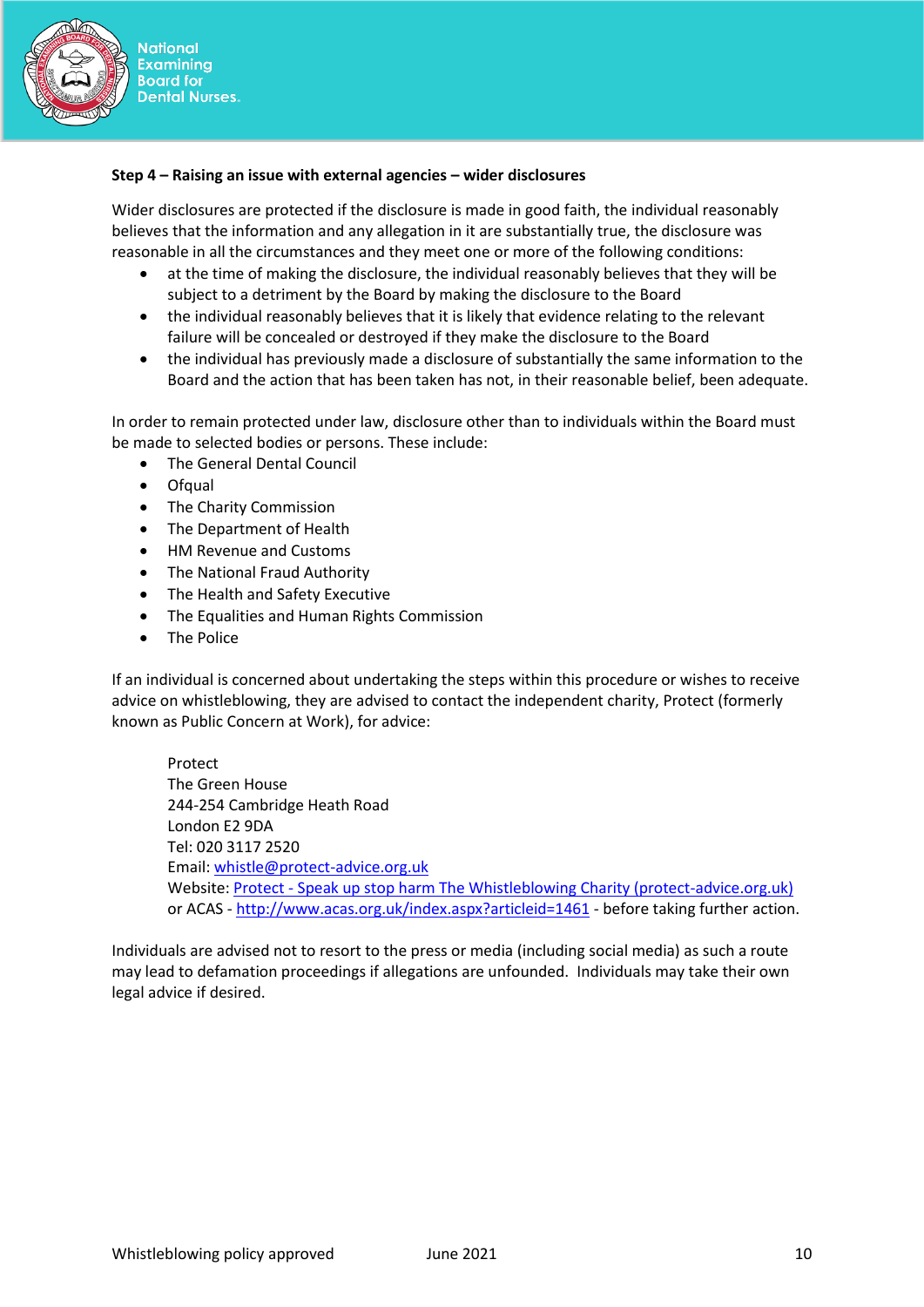

# National<br>Examining<br>Board for<br>Dental Nurses.

# **Annex 1 to Appendix 1: Whistleblowing Letter Template**

| To: (Individual to whom the letter is addressed)                                                                             |  |  |  |  |
|------------------------------------------------------------------------------------------------------------------------------|--|--|--|--|
| From: (Name and contact details of                                                                                           |  |  |  |  |
| whistleblower)                                                                                                               |  |  |  |  |
| Date:                                                                                                                        |  |  |  |  |
| Nature of issue or concern:                                                                                                  |  |  |  |  |
| an outline of the known or suspected wrongdoing                                                                              |  |  |  |  |
| details to the best of your knowledge about when, where, and how it occurred<br>٠                                            |  |  |  |  |
| a list of the names of those suspected of being involved (both within NERBDN and<br>externally)                              |  |  |  |  |
| a list of the names of anyone who may have relevant information<br>٠                                                         |  |  |  |  |
| details of how you came to know about the suspected activities<br>٠                                                          |  |  |  |  |
| what, if any, do you estimate to be the value of the loss to NEBDN or other parties                                          |  |  |  |  |
| what, if any, breaches of internal controls, policy, procedure, or other requirements you<br>$\bullet$<br>believe took place |  |  |  |  |
| the names of anyone who you have discussed the incident with or reported it to                                               |  |  |  |  |
| your name and contact details - these will be kept confidential as far as is reasonably<br>practical                         |  |  |  |  |
| the date and time of making the report.<br>٠                                                                                 |  |  |  |  |
| Details of any earlier attempts to raise issue/concern: (what, who with - if this applies)                                   |  |  |  |  |
| Outcome of any earlier investigations: (if this applies)                                                                     |  |  |  |  |
|                                                                                                                              |  |  |  |  |
| Comments/suggestions for remedial action: (if appropriate)                                                                   |  |  |  |  |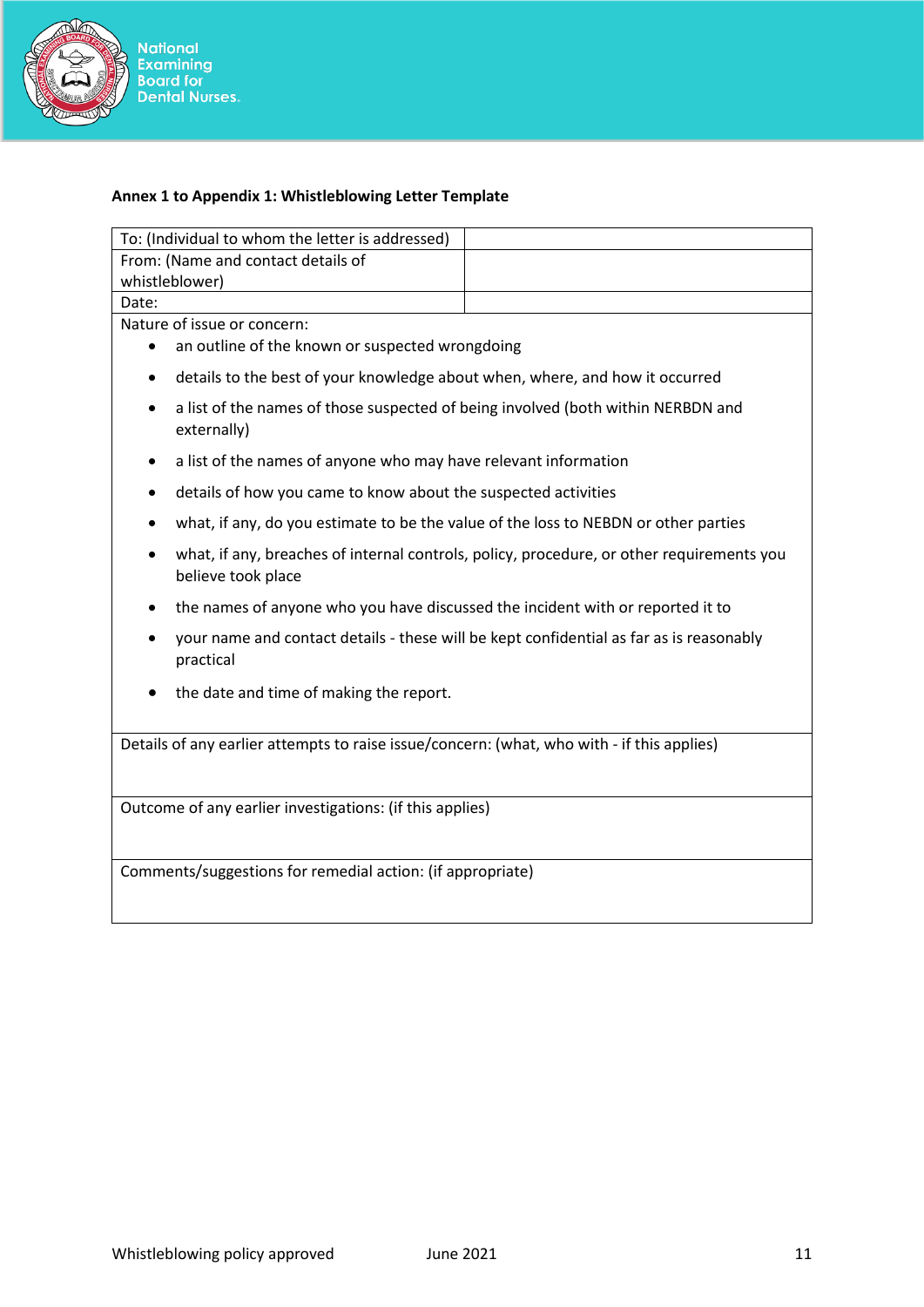

# **Annex 2 to Appendix 1: Contacts to be used when raising issues in distinct parts of the organisation**

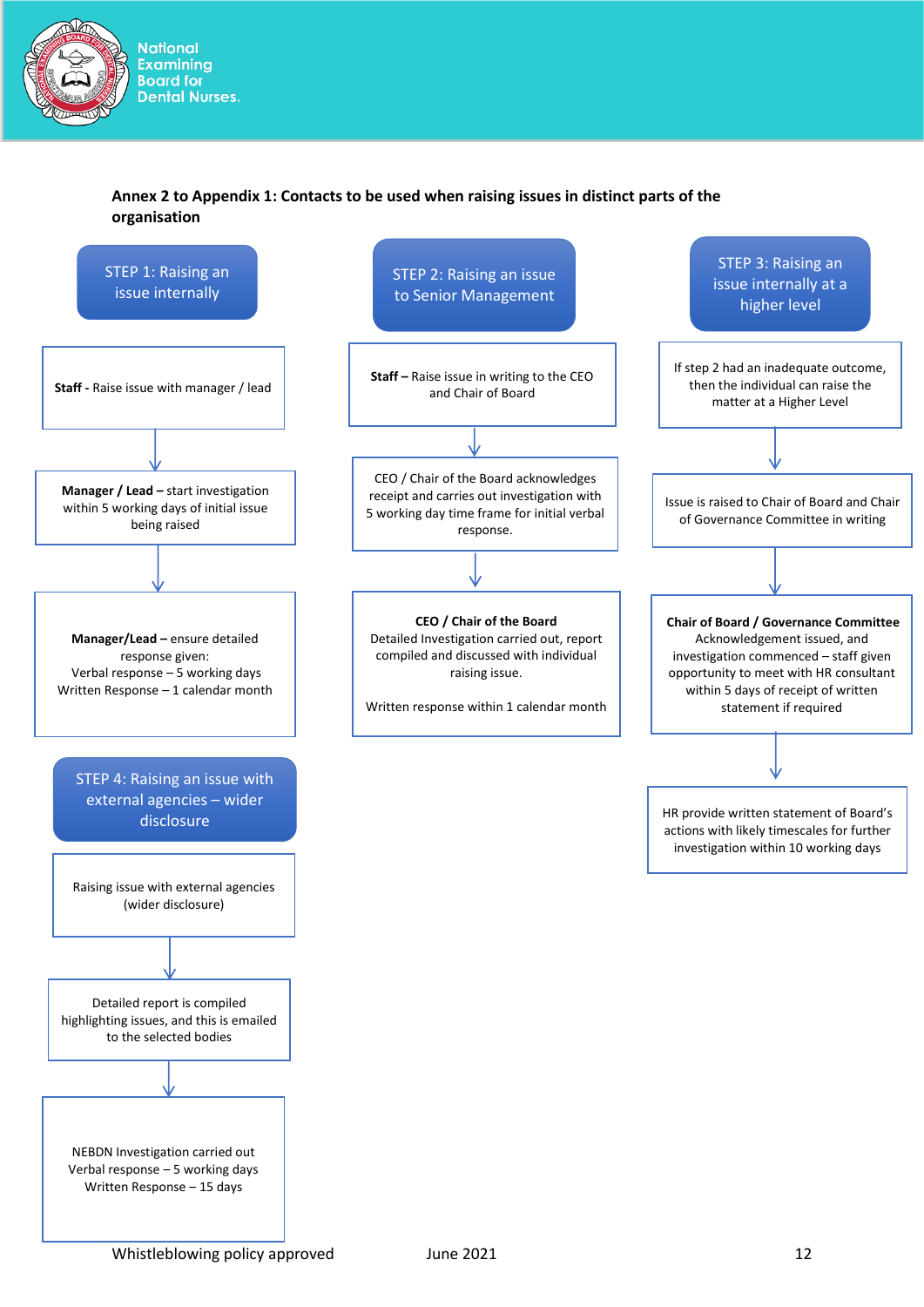

#### **Appendix 2: Management of Investigations – Guidance Notes**

An investigating manager<sup>1</sup> will be appointed to lead the investigation into the allegations. The investigating manager may, dependent on the circumstances, be one of the senior management team or a staff lead. Training on how to undertake this role will need to be undertaken.

The investigating manager will have the following responsibilities:

- arrange individual interviews with relevant witnesses or individuals and inform them of their right to be accompanied at the meeting by a legal advisor / trade union representative / work colleague
- establish the facts/obtain statements/collect documentary evidence
- maintain detailed records of the investigation process
- make any recommendations for action to be submitted to a more senior person.

The investigating manager will have the following responsibilities towards the party who raised the disclosure:

- hold a formal meeting with the individual raising the issue/concern to discuss the matter
- inform them of their right to be accompanied at any interview by a legal advisor/trade union representative/work colleague
- keep the individual up to date with progress on the matter and agree timescales for action
- notify the individual making the disclosure about the outcome of the investigation, including how the matter will be dealt with and whether they will be required to attend an investigatory interview
- give details of support mechanisms available.

The investigating manager will have the following responsibilities towards the party against whom the disclosure is raised, pending consideration of the severity of the allegations, legal counsel's advice, and safeguards to avoid alerting alleged parties.

Inform the individual/individuals about whom the disclosure is made in writing of the disclosure, the seriousness of the allegations and provide any supporting evidence.

- Advise in writing of the procedure to be followed.
- Give the person the opportunity to respond in person and in writing to the claims made and receive and consider any relevant evidence.
- Inform them of their right to be accompanied at any interview by a legal advisor / trade union representative / work colleague.
- Give details of support mechanisms available.

The investigating manager may also be required to act as a witness at any subsequent disciplinary hearing if required. Where necessary the organisation will provide support, counselling, or mediation to any team or individual subject to investigation to ensure normal working relationships are maintained as effectively as possible.

<sup>&</sup>lt;sup>1</sup> The investigating manager may, dependent on the circumstances, be one of the senior management team or a staff lead. Training on how to undertake this role will need to be undertaken.